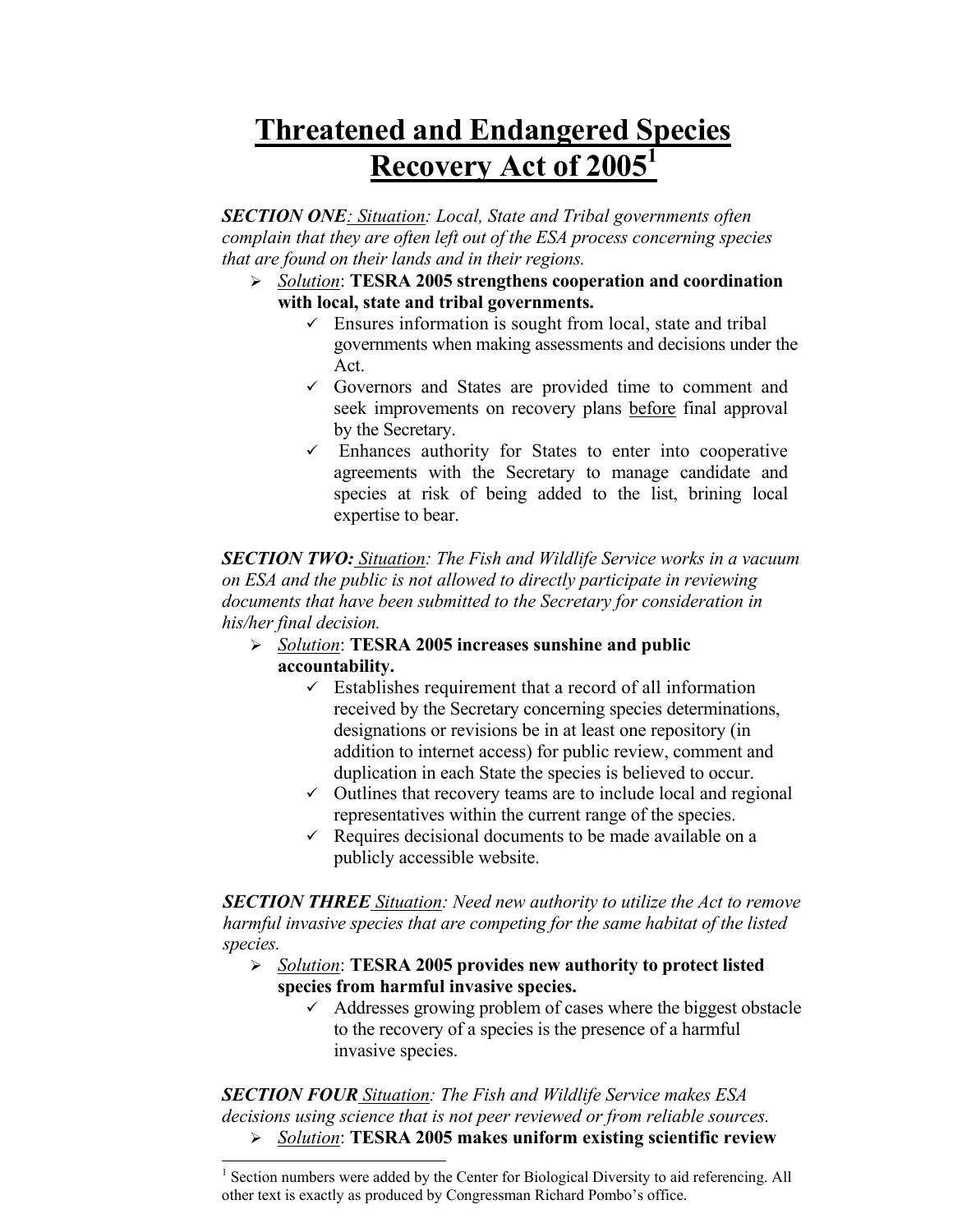## **process.**

- $\checkmark$  Ensures species are managed under the "best available" scientific information".
- $\checkmark$  Updates the Act to comply with 2001 Data Quality Act Law.
- $\checkmark$  Secretary is prohibited from making final decisions using information or data that has not been made available to the public for review and comment.
- $\checkmark$  Secretary can only make a finding when a petitioner provides copies of all information cited in the petition.

*SECTION FIVE: Situation: Through years of reinterpretation, the ESA no longer differentiates regulation requirements between species that are "endangered" from those that are designated less in need of protection as "threatened".* 

- ¾ *Solution*: **TESRA 2005 reestablishes congressional intent that the Act is to provide differing levels of regulatory protection based upon the "status" of a listed species.**
	- $\checkmark$  Strengthens the understanding that there is to be regulatory differences correlated to the status of a species listed under the Act: The most restrictive level being for those species listed as "endangered" and to a lesser degree those listed as "threatened".
	- $\checkmark$  Reestablishes congressional intent that "endangered" species are priority above all other species.

*SECTION SIX: Situation: Definition of "critical habitat" is not specific to the vital needs of a species and creates confusion amongst the regulated and general public.*

- ¾ *Solution:* **TESRA 2005 updates the definition of "critical habitat" to make it comparable with its cousin law, the Marine Mammal Protection Act.**
	- $\checkmark$  Correlates it directly to whether a species uses or, if presently used habitat is insufficient, is likely to use an area for key basic activities vital to breeding, feeding, sheltering or other essential behavioral patterns.

*SECTION SEVEN: Situation: Congress needs to consider measures that strengthen oversight of the implementing Agencies, improves interagency communication and makes the most of limited resources.*

- ¾ *Solution*: **TESRA 2005 puts in place stronger accountability, improved oversight, and consistent communication.**
	- $\checkmark$  Reports to Congress improved to include listing the governments work with threatened as well as endangered.
	- $\checkmark$  Eliminates the outdated, expensive and irrelevant ESA Committee (God Squad).
	- $\checkmark$  Consolidates all regulatory enforcement authority with Secretary of the Interior.
		- Provides accountability.
		- Provides that the mission of the Agency is consistent with the goals of the Act.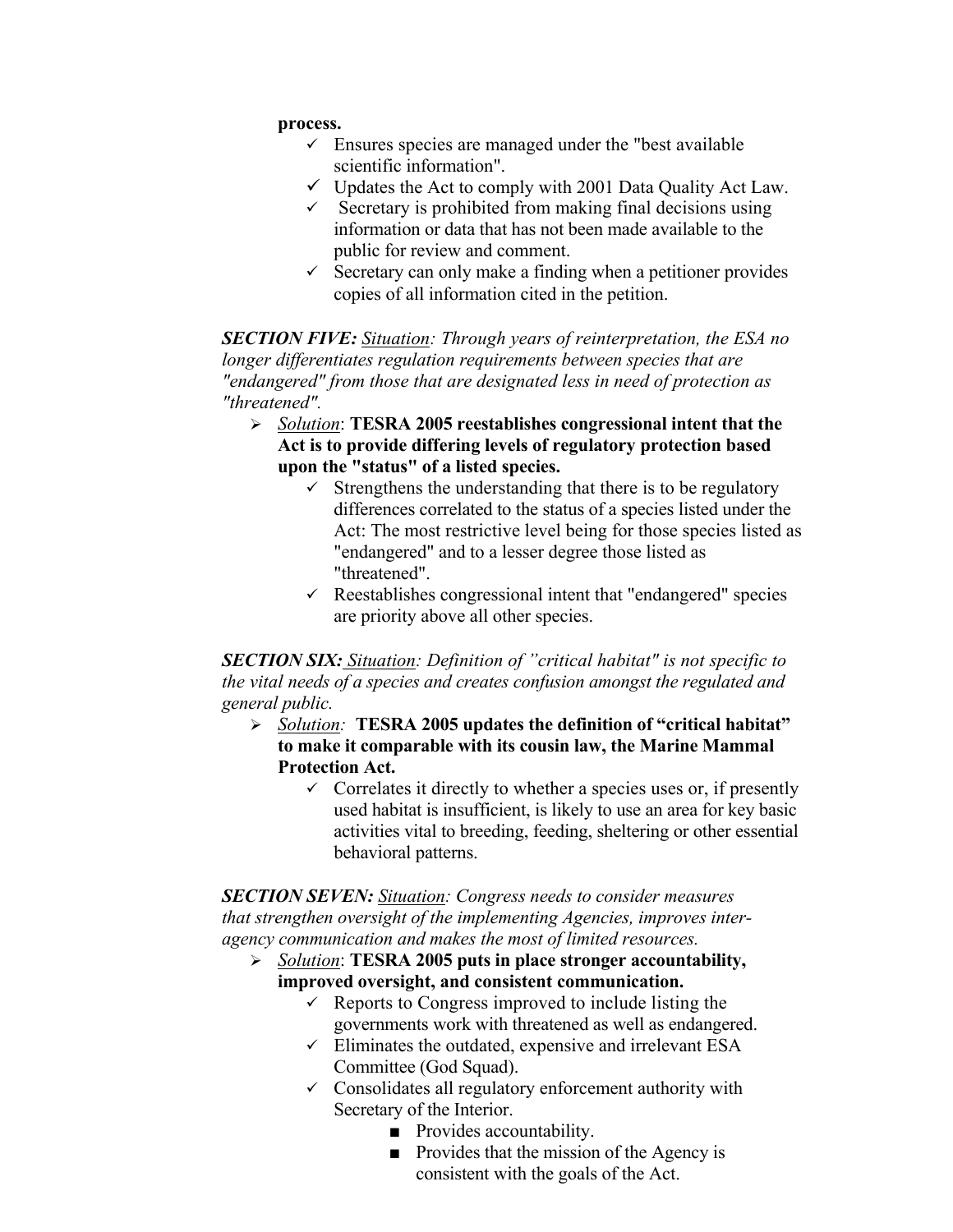- Strengthens consistent communication with the public.
- Eliminates uncoordinated efforts on the same species.

*SECTION EIGHT: Situation: The current process of identifying habitat appropriate for protection provides no significant benefits to the species and provides no incentives for local, state or tribal cooperation to manage key regions that the species occupies.*

- ¾ *Solution:* **TESRA 2005 creates incentives to local, state, tribal and federal governments to develop sound species conservation management plans**.
	- $\checkmark$  Prioritizes designation of habitat on lands that lack current and adequate conservation management plans.
	- $\checkmark$  Reaffirms Congressional intent and existing authority for the Secretary to use the strongest habitat protection mechanism: voluntary landowner Habitat Conservation Plans (HCP's).
	- $\checkmark$  Codifies "No Surprises" incentives for developing HCP's.
	- $\checkmark$  Requires the consideration of economic impacts and benefits in promulgating final regulations in designating critical habitat.
		- This is to include, landowner revenues, as well as those to federal, tribal, state, and local governments.
	- $\checkmark$  Separates critical habitat decision from listing process, thereby reducing the burden of the listing process and allowing a more deliberative critical habitat process.
		- Requires critical habitat be designated at the earlier of two points:
		- Within 1 year after approval of species recovery plan.
		- Within 3 years of determining the species is endangered.

## *SECTION NINE: Situation: The ESA can create disincentives to landowners who have endangered species or habitat on their property.*

- ¾ *Solution:* **TESRA 2005 fosters conservation by reducing the threat to landowners who provide habitat for threatened and endangered species and thereby reducing conservation disincentives.** 
	- $\sim$  Defines the trigger for the taking of private property to be 50% of the affected portion.

*SECTION TEN: Situation: The ESA does not provide for mediation, and only perpetuates the running to the courts to settle all disagreements related to the Act.*

- ¾ *Solution:* **TESRA 2005 establishes an administrative appeal process.**
	- $\checkmark$  Encourages a mediation of issues, before one can file suit in court.
	- $\checkmark$  Species will benefit most. Currently the Fish and Wildlife
	- $\checkmark$  Service listing budget is consumed with responding to Court